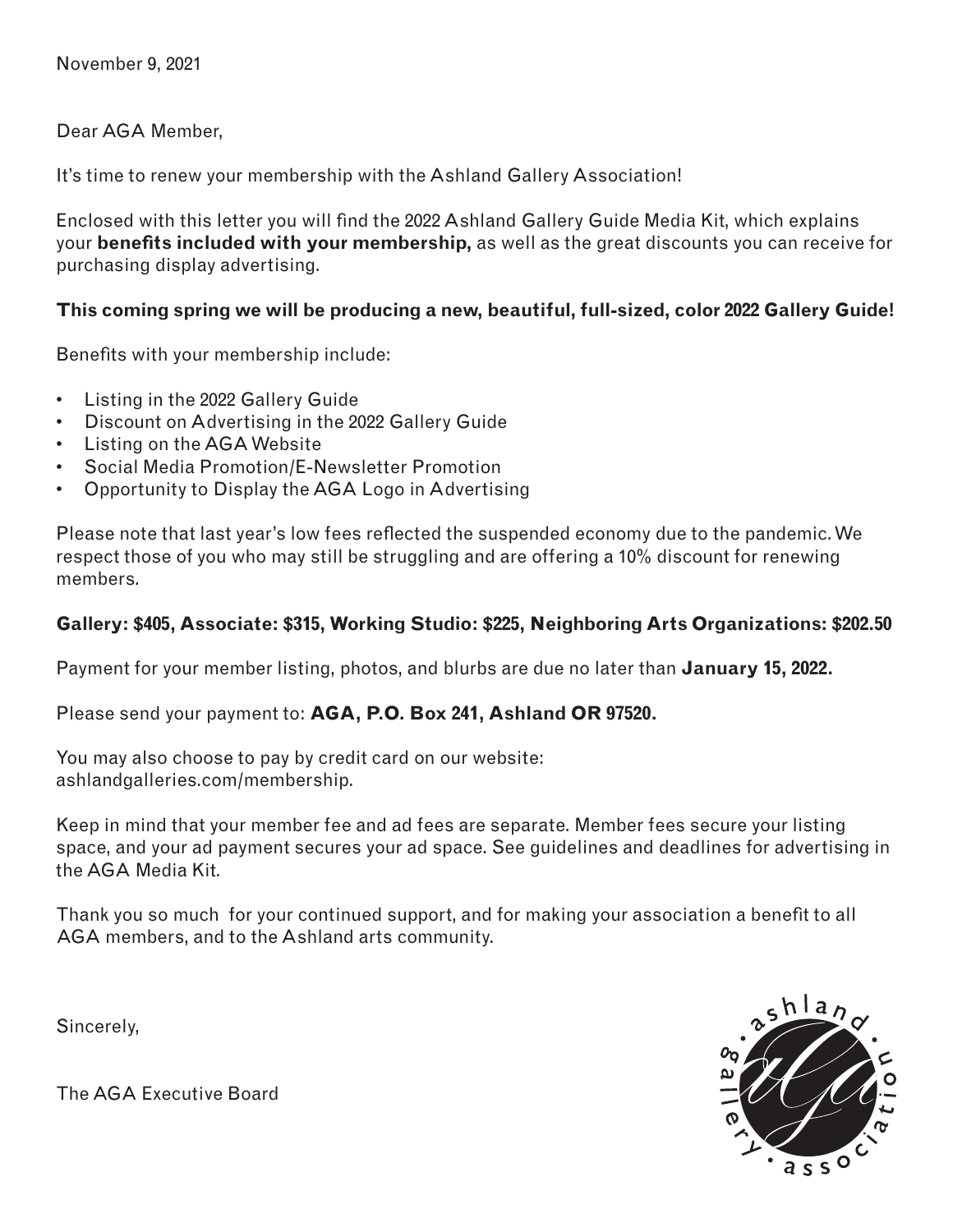## 202 2 ASHLAND GALLERY GUIDE

## **Member Listings and Display Advertising**

(Ashland Gallery Association Members)



"Ashland has carved out an international reputation for its artistic integrity and innovation."

> -John Villani in "The 100 Best Art Towns in America," placing Ashland as the top arts town with a population of under 30,000.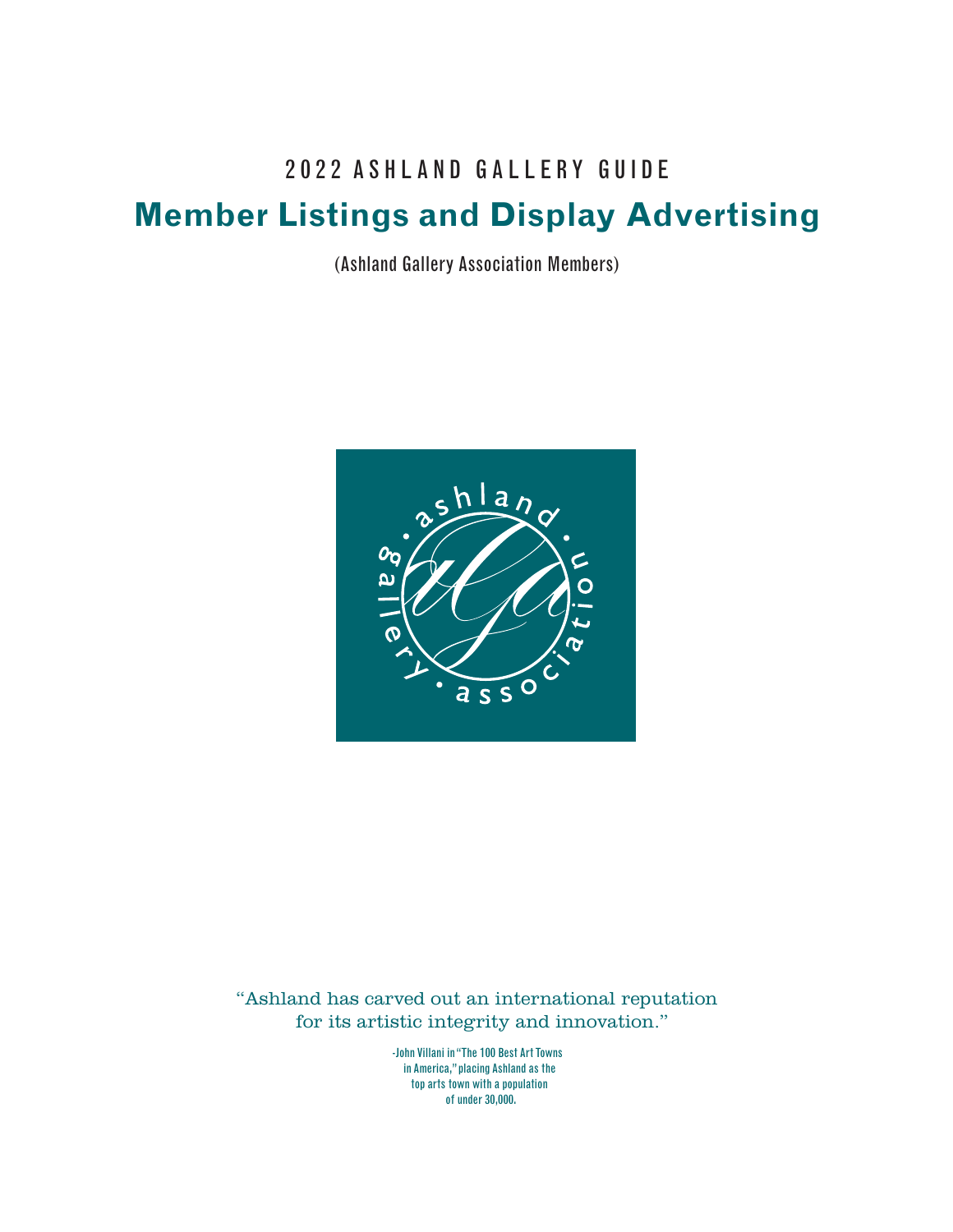## **What your AGA membership includes:**

### **Gallery Members**

- **Full page member listing in the yearly Gallery Guide**  Includes gallery name, address, contact info, URL, hours of operation, 50-75 word description and 1-5 images (300 ppi at full size or larger).
- **Monthly Gallery Exhibit Highlight in the Gallery Guide and online Art Walk Map**
- **Direct link to your website through an online version of the Gallery Guide**
- **Individual gallery profile page on the AGA website**  Sign up for monthly featured galleries shown on the home page
- **Listing in Gallery Tour Map**
- **50% discount on display advertising in the Gallery Guide**
- **Eligible to host A Taste of Ashland**

### **Associate Members**

- **1/2 page member listing in the yearly Gallery Guide**  Includes gallery name, address, contact info, URL, hours of operation, 50-75 word description and 1-4 images (300 ppi at full size or larger).
- **Monthly Gallery Exhibit Highlight in the Gallery Guide and online Art Walk Map**
- **Direct link to your website through an online version of the Gallery Guide**
- **Individual gallery profile page on the AGA website**  Sign up for monthly featured galleries shown on the home page
- **Listing in Gallery Tour Map**
- ▶ 35% discount for display **advertising in the Gallery Guide**
- **May be eligible to host A Taste of Ashland**

**In addition to these member benefits the AGA provides marketing in the OSF Playbill and website; Ashland and Medford Chamber of Commerce publications and websites; local newspapers Revels and Tempo; Southern Oregon Artist Resource website and blog; and regional travel and entertainment magazines. Others we do regular advertising in: Ashland Independent Film Festival Program, Cabaret Theatre Playbill, Camelot Theatre Playbill, Britt Festival Program, Rogue Valley Symphony Program.**

## **Working Studios**

- ▶ 1/4 page member listing in the **yearly Gallery Guide**  Includes gallery name, address, contact info, URL, hours of operation, 50-75 word description and 1-2 images (300 ppi at full size or larger).
- **Monthly Gallery Exhibit Highlight in the Gallery Guide and online Art Walk Map**
- **Direct link to your website through an online version of the Gallery Guide**
- **Individual gallery profile page on the AGA website**  Sign up for monthly featured galleries shown on the home page
- **Listing in Gallery Tour Map**
- **25% discount for display advertising in the Gallery Guide**
- **Eligible to participate in Ashland Open Studio Tour and may be eligible to host A Taste of Ashland**

#### **Neighboring Art Organizations**

- **1/4 page member listing in the yearly Gallery Guide**  Includes gallery name, address, contact info, URL, hours of operation, 50-75 word description and 1-2 images (300 ppi at full size or larger).
- **Monthly Gallery Exhibit Highlight in the Gallery Guide**
- **Direct link to your website through an online version of the Gallery Guide**
- **Gallery profile on the AGA website with direct link to your website**
- **25% discount for display advertising in the Gallery Guide**
- **Eligible to participate in Ashland Open Studio Tour, within its geographic boundaries**

## **Artist Members**

- **1/6 page member listing in the yearly Gallery Guide**  Includes name, genre, address, contact info, URL, 50-75 word description and 1 image (300 ppi at full size or larger).
- **Direct link to your website through an online version of the Gallery Guide**
- **Individual profile page on the AGA website**
- **15% discount for display advertising in the Gallery Guide**
- **Eligible to participate in Ashland Open Studio Tour and A Taste of Ashland's "Pop-up Exhibit"**

# **A few important definitions:**

## **Member Listing:**

**Full page, 1/2 page, 1/4 page or 1/6 page listing in the front part of the Gallery Guide (see next page).**

For information on submitting your member listing contact information and artwork for the Gallery Guide, please see page 3 and 5 .

**Deadline: Jan. 15, 2022**

## **Display Advertising:**

**(NOT included with your membership fee) an individual ad located after the editorial section of the Gallery Guide.**

For display advertising rates, deadlines, contract and information on submitting your artwork for the Gallery Guide, please see pages 4 and 5.

**Deadline: Jan. 15, 2022**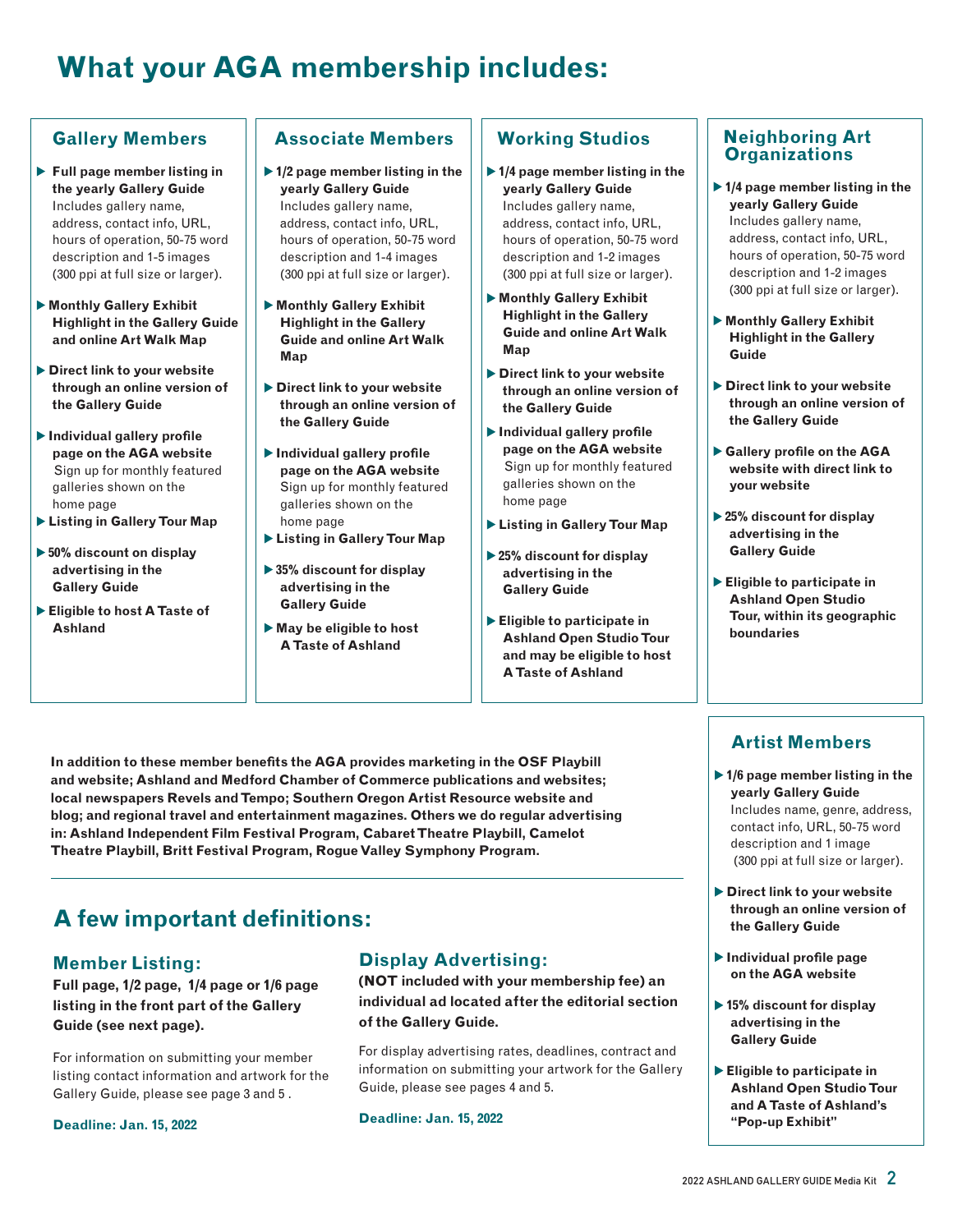## **Member Listings**

**Front section of the book, included in Membership.**

## **Sizes**





**Working Studio Member or Neighboring Art Organization – 1/4 Page Listing**



#### **Gallery Member – Full Page Listing Associate Member – 1/2 Page Listing**



**Artist Member – 1/6 Page Listing**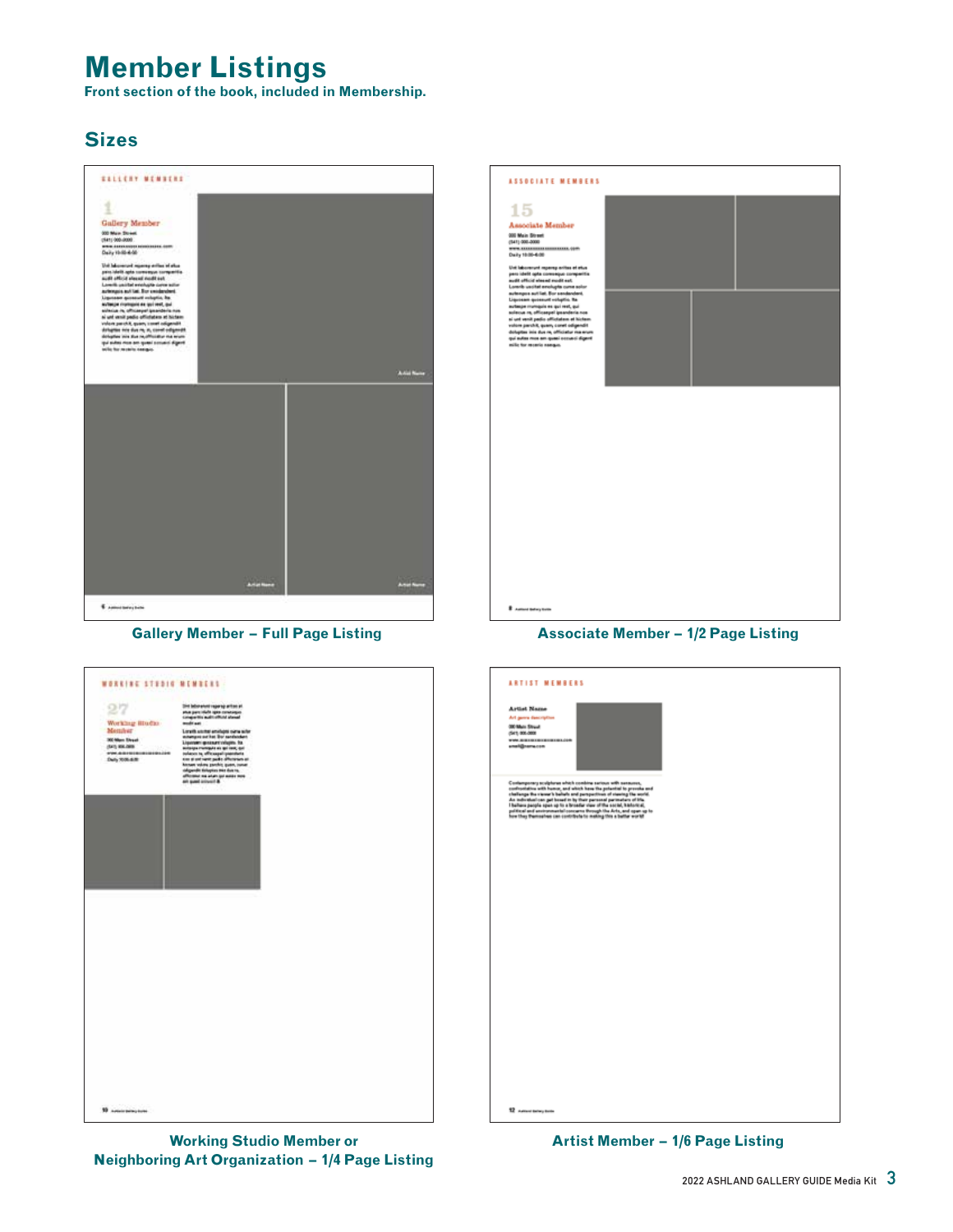## **Display Advertising**

**In addition to Members' Listing, placed after the editorial section.**

## **Sizes**



|                     | <b>Rates</b><br><b>Ashland Gallery Association Members</b> |                                     |                         | <b>EARLY BIRD</b><br>by December 1, 2021<br><b>PRICE</b> |                    |                         |                         | by January 15, 2022<br><b>PRICE</b> |                    |                         |  |
|---------------------|------------------------------------------------------------|-------------------------------------|-------------------------|----------------------------------------------------------|--------------------|-------------------------|-------------------------|-------------------------------------|--------------------|-------------------------|--|
|                     | <b>SIZE</b>                                                | <b>DIMENSION</b>                    | Full<br><b>Member</b>   | Associate<br><b>Member</b>                               | Working<br>Studio* | Artist<br><b>Member</b> | Full<br><b>Member</b>   | Associate  <br><b>Member</b>        | Working<br>Studio* | Artist<br><b>Member</b> |  |
| Display Advertising | <b>Quarter Page</b>                                        | $3.563''$ w x 4.688" h              | \$378                   | \$491                                                    | \$567              | \$643                   | \$420                   | \$546                               | \$630              | \$714                   |  |
|                     | <b>Half Page Horizontal</b>                                | $7.375$ " w x 4.688" h              | \$486                   | \$632                                                    | \$729              | \$826                   | \$540                   | \$702                               | \$810              | \$918                   |  |
|                     | <b>Half Page Vertical</b>                                  | $3.563''$ w x $9.625''$ h           | \$486                   | \$632                                                    | \$729              | \$826                   | \$540                   | \$702                               | \$810              | \$918                   |  |
|                     | <b>Full Page</b>                                           | $8.375$ " w x 10.875" h (trim size) | \$635                   | \$825                                                    | \$952              | \$1,079                 | \$705                   | \$917                               | \$1,057            | \$1,198                 |  |
|                     | Inside Back Cover (full page)                              | 8.375" w x 10.875" h (trim size)    | $$1.650$ (no discounts) |                                                          |                    |                         | $$1.650$ (no discounts) |                                     |                    |                         |  |
|                     | <b>Back Cover</b> (full page)                              | 8.375" w x 10.875" h (trim size)    | $$1,920$ (no discounts) |                                                          |                    |                         | \$1.920 (no discounts)  |                                     |                    |                         |  |

\* Neighboring Arts Organizations' rates are the same as Working Studios

To purchase ad space please complete the Advertising Contract and send with your check to:

Ashland Gallery Association, P.O. Box 241 Ashland, OR 97520. (Advertising Contract available online at www.ashlandgalleries.com/resources)



Final deadline for all ad payments and artwork: Jan. 15, 2022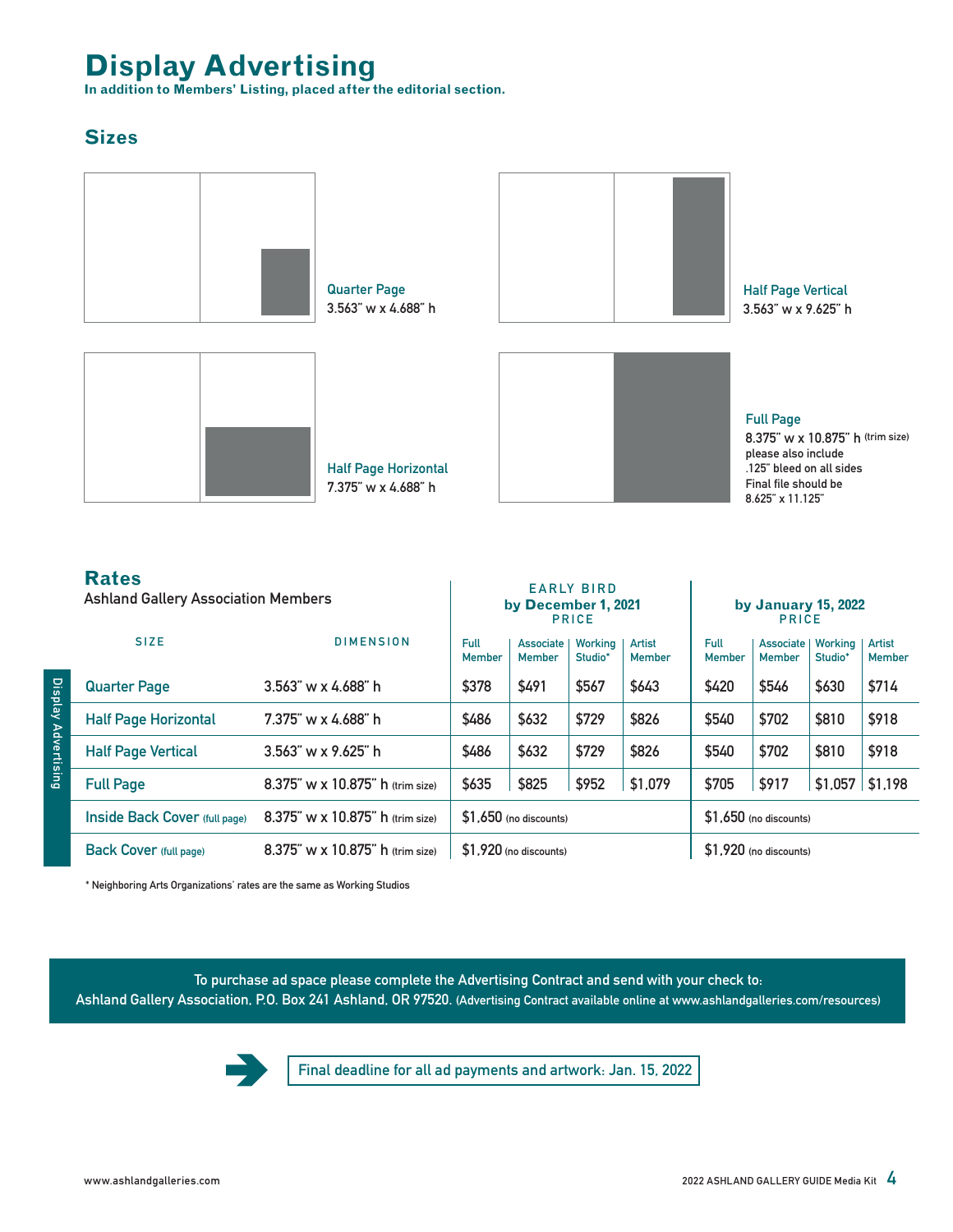## **Submitting Your Artwork**

#### **Member Listings: Gallery Members, Associate Members, Working Studios and Artist Listings**

For artwork specifications please see the first bullet point of your listing category on page 2.

We will be placing credited art pieces throughout the book. If you can, send one extra image. Be sure we know which are your listing images.

We must receive the exact wording you intend for your listing, in writing, preferably by email.

Email your text and images to:

b@babayard.com

Or you can mail your listing text with a CD of your images to:

Attn: Graphics AGA PO Box 241 Ashland, Oregon 97520

If you want to run the same listing as last year, you can simply let us know by email.

**As one of the benefits of your membership, there is no charge for listings.**

Final deadline for all LISTING artwork: Jan. 15, 2022

### **Display Advertising:**

Please prepare the artwork for your ad as follows:

CMYK Only - No Pantone Colors 300 ppi Save as PDF (Press Quality setting or PDF/x-1a) Full-page ads must have .125" bleed included on all four sides

Please include your name or gallery in the file name.

Files not conforming to these specifications will be sent back to you for modification. If you don't understand what these specifications mean, we recommend you hire a professional designer to convert your file for you.

## **File Delivery Instructions**

#### **Email:**

Email files under 25mb to b@babayard.com.

#### **Mail:**

Send a CD with your ad to: Attn: Graphics AGA PO Box 241 Ashland, Oregon 97520

#### **Alternatives:**

Contact Bruce Bayard at b@babayard.com or 541-482-2253

#### To purchase display advertising

Please complete the Advertising Contract and send with your check to: Ashland Gallery Association P.O. Box 241 Ashland, OR 97520 ATTN: GG 2022 Advertising Contract available online at www.ashlandgalleries.com/resources

For sales questions contact Paige Gerhard: paige.gerhard.art@gmail.com or 541-621-6605

For questions regarding submission of all materials, contact Bruce Bayard: b@babayard.com or 541-482-2253

If you would like Studio A.B to design your ad, for an hourly rate of \$75, please contact Bruce at b@babayard.com or 541-482-2253

Final deadline for all AD artwork: Jan. 15, 2022